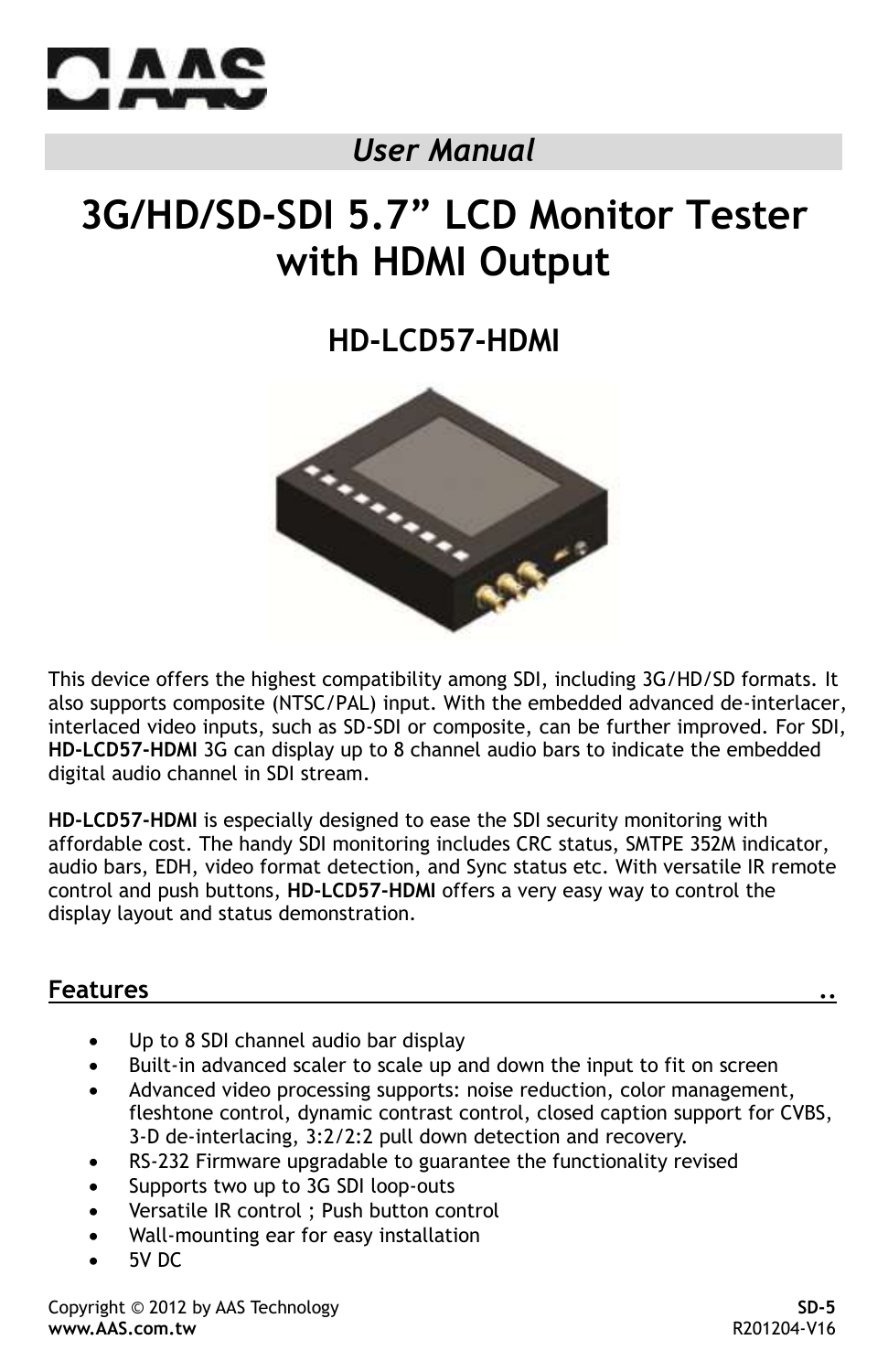

 **Please read the Manual before attempting to use this product.**

*Specifications and appearance are subject to change without notice.*





**Disposal of Old Electrical & Electronic Equipment (Applicable in the European Union and other European countries with separate collection systems).**

This symbol on the product or on its packaging indicates that this product shall not be treated as household waste. Instead it shall be handed over to the applicable collection point for the recycling of electrical and electronic equipment. By ensuring this product is disposed of correctly, you will help prevent potential negative consequences for the environment and human health, which could otherwise be caused by inappropriate waste handling of this product. The recycling of materials will help to conserve natural resources. For more detailed information about recycling of this product, please contact your local city office, your household waste disposal service or the shop where you purchased the product.

# **Caution ..**

The **HD-LCD57-HDMI LCD Monitor** has been tested for conformance to safety regulations, requirements and has been certified for international use. However, like all electronic equipment, the **HD-LCD57-HDMI** should be used with care. Please read and follow the safety instructions to protect yourself from possible injury and to minimize the risk of damage to the unit.

# **1. Handle this product with care**

 Avoid any shock or bumping of the product. Improper handling could damage the product. Do not handle the unit with wet hands. Provide proper ventilation and air circulation and do not use near water.

### **2. Requires a proper operating environment**

 This product is not waterproof and is designed for indoor use. The allowable temperature range for operation of this product is between 32°F~104°F /  $-0^{\circ}$ C $-40^{\circ}$ C.

# **3. Check the power source voltage**

 The power source voltage should be within the specified range. (Product must meet the specifications).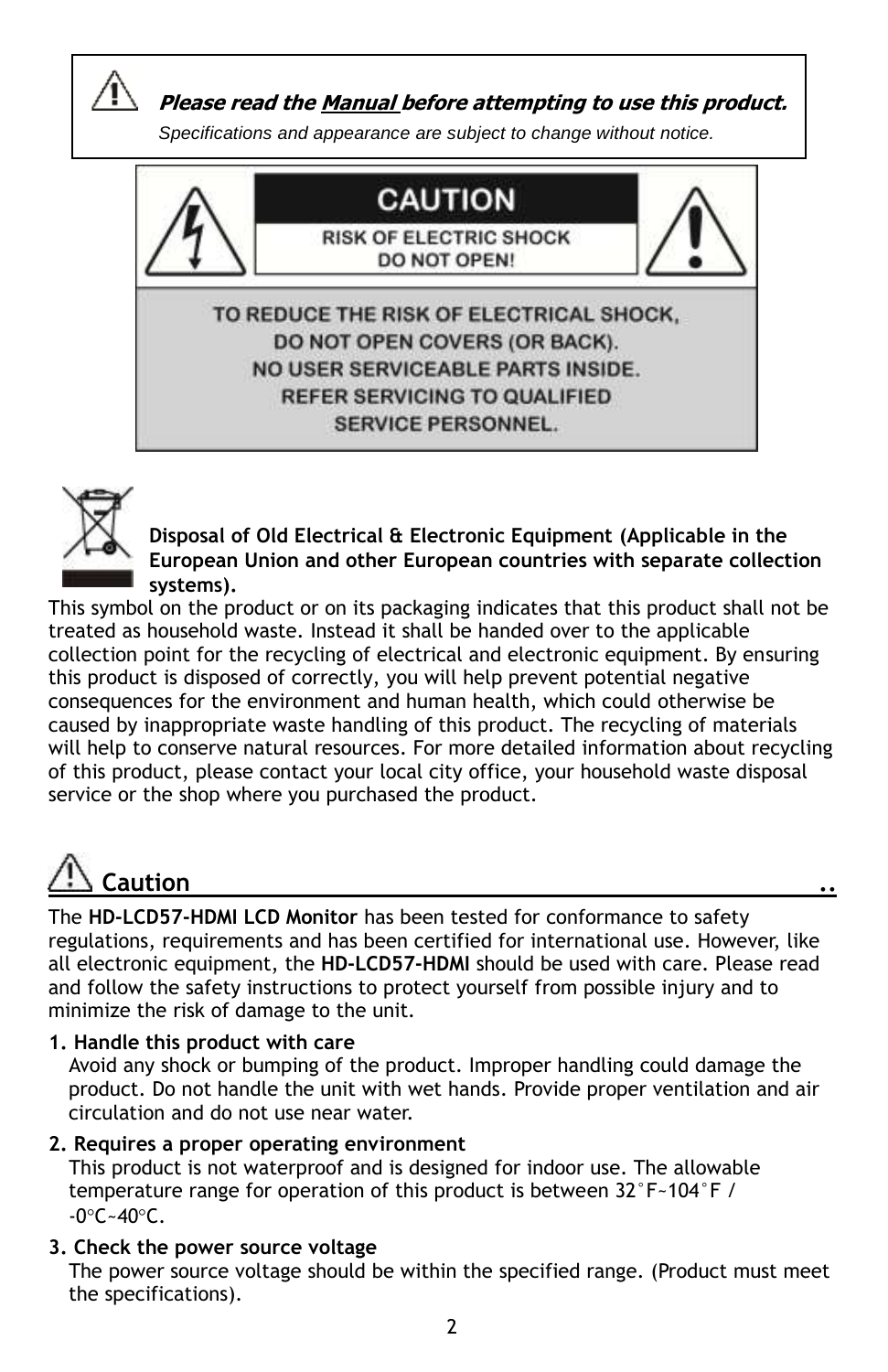### **4. Objects and liquid entry**

 Never push objects of any kind into this product as this may touch dangerous voltage points of short out parts that could result in a fire or electric shock. Never spill any kind of liquid on the product. Keep away the objects that might damage the device and assure that the placement of this unit is on a stable surface.

#### **5. Cleaning**

 Do not use liquid or aerosol cleaners to clean this unit. Always unplug the power to the device before cleaning.

#### **6. Servicing**

 Do not attempt to service this product by yourself as opening or removing covers may expose you to dangerous voltage or other hazards. Refer all service to qualified servicing personnel.

# **Package Contents ..**

- 1. One (1) 5.7" LCD Monitor Tester
- 2. One (1) 5V DC, 4A Interlocked Power Adapter
- 3. One (1) IR Remote Control
- 4. Two (2) 75 ohm terminator
- 5. One (1) RCA to BNC connector
- 6. One (1) User Manual



For any returns, please include all components listed above with original packaging in **Resalable Condition**. **Absolutely No Returns** will be accepted if any component is missing/damaged.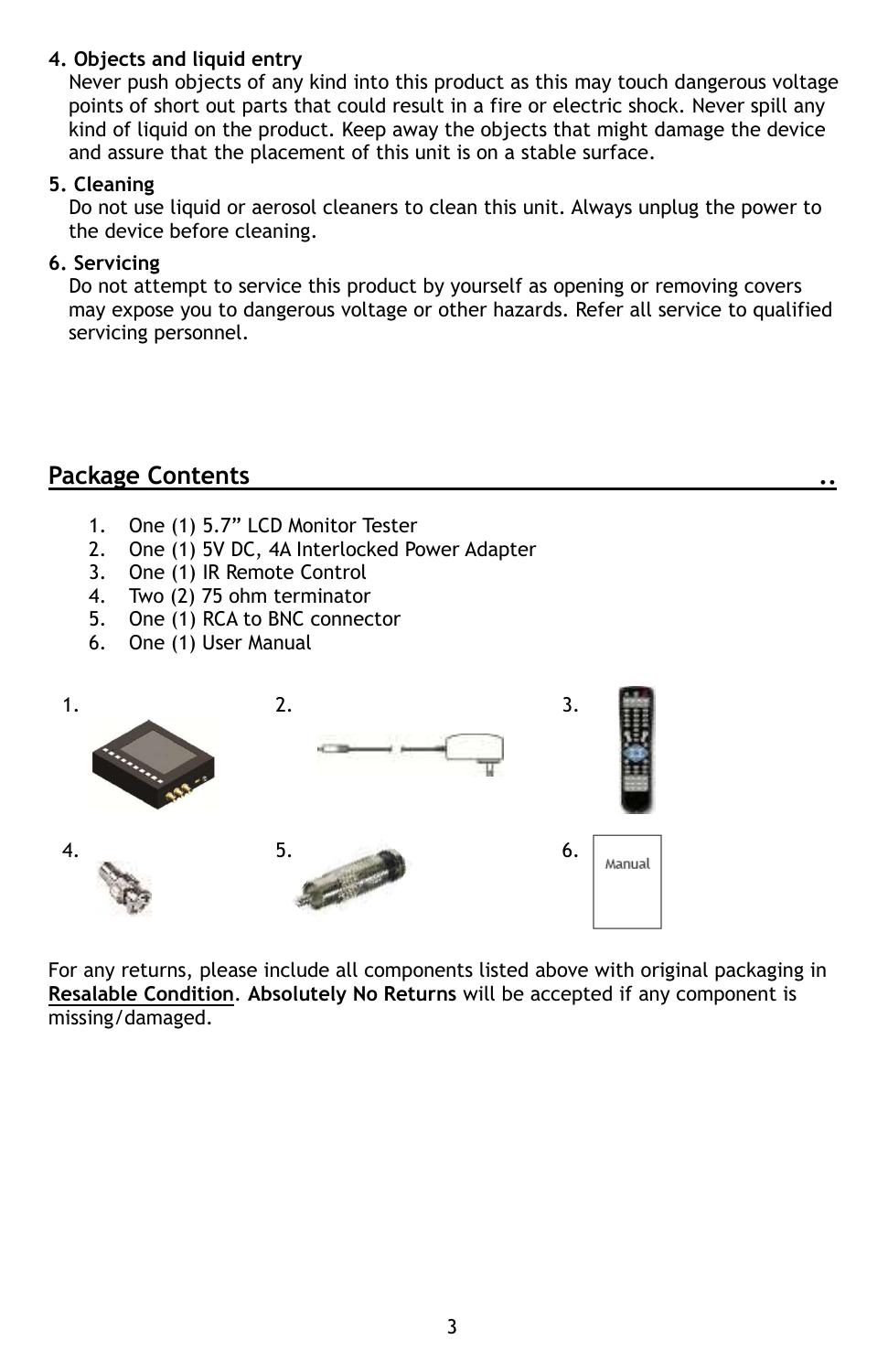# **Parts & Functions ..**



- 1. **DIO:** Reserved
- 2. **Dip Switch:** Mode setting
- 3. **RS-232:** Serial control
- 4. **SDI BNC loop-out connectors:** SDI loop outs
- 5. **SDI BNC input connector:** Input SDI/CVBS
- 6. **Power LED:** Indicate power up and signal lock
- 7. **HDMI:** HDMI loop out
- 8. 5V 4A DC power jack

#### **Top View:**



- 17. **Status:** SDI status indicator
- 18. **Source:** SDI/CVBS selection
- 19. **Reset:** Reset error flags of SDI status indicator

#### Left Side View: **Right Side View:** Right Side View:



- 9. **IR:** Remote control
- 10. **Menu: OSD Menu**
- 11. **Down/Left:** OSD up or left operations
- 12. **Up/Right:** OSD down or right operations
- 13. **Enter/Mode:** OSD selection or zoom/pan
- 14. **INC+:** Zoom in or move the center of zoomed video to left or up
- 15. **DEC-:** Zoom out or move the center of zoomed video to right or down
- 16. **Display:** Display mode selection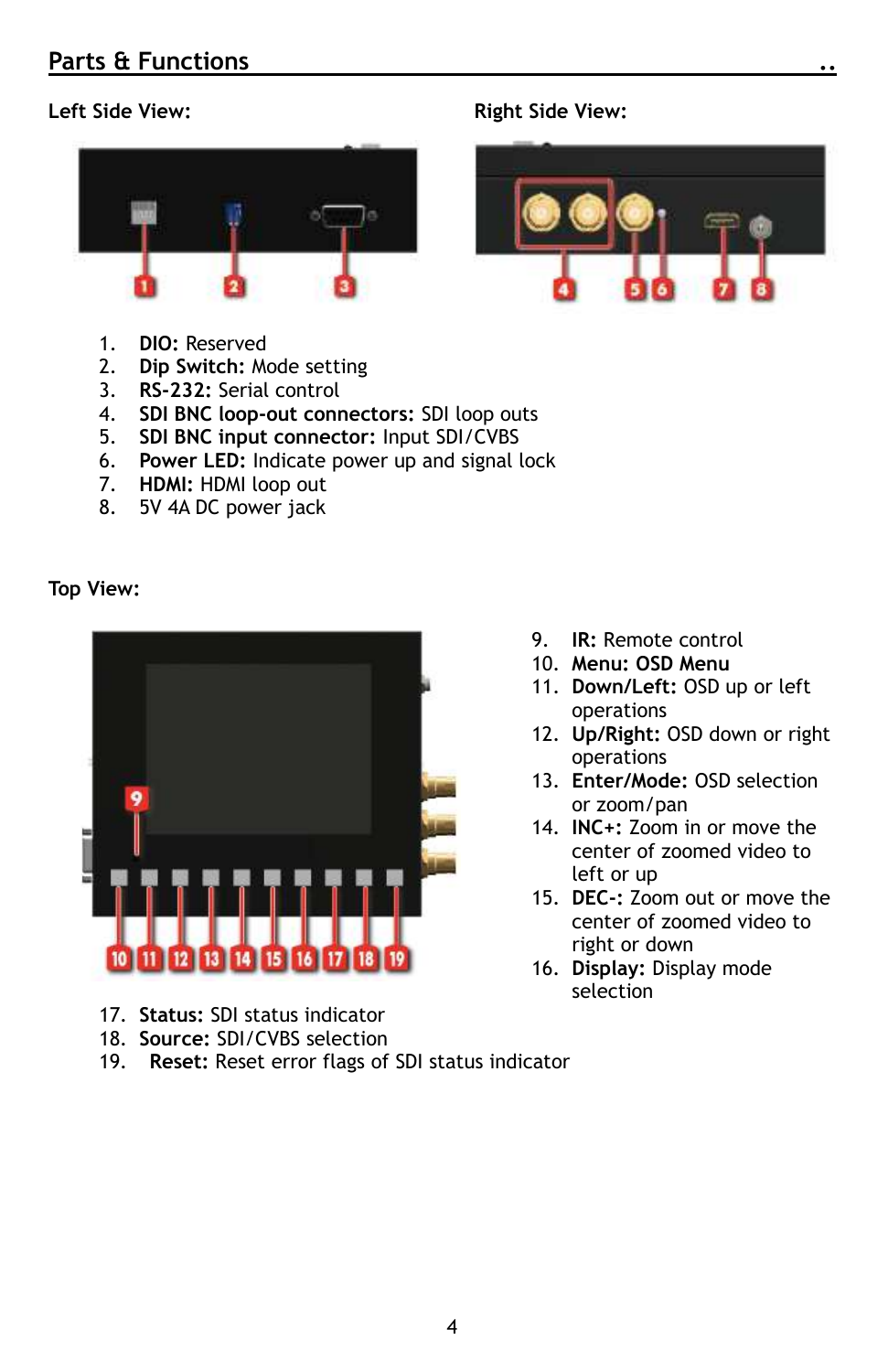# **Application Diagram ..**



# **Hardware Installation ..**

Connect your SDI/CVBS video sources to the input connectors.

- 1. Connect your HDMI enabled monitors into the device's HDMI output port.
- 2. Power up the device.

# **Bottom DIP Switch: ..**

| <b>Switch Position</b> |                 |       |  |
|------------------------|-----------------|-------|--|
| Input 1                | Normal          | Reset |  |
| Input 2                | Normal<br>Reset |       |  |

# **Default Settings ..**

- 1. Power up the device.
- 2. To reset the device back to its factory default setting, push **DIP switch 1 and 2 from OFF to ON**. You NEED to push the DIP switch back to **OFF** in order to get the device to work normally.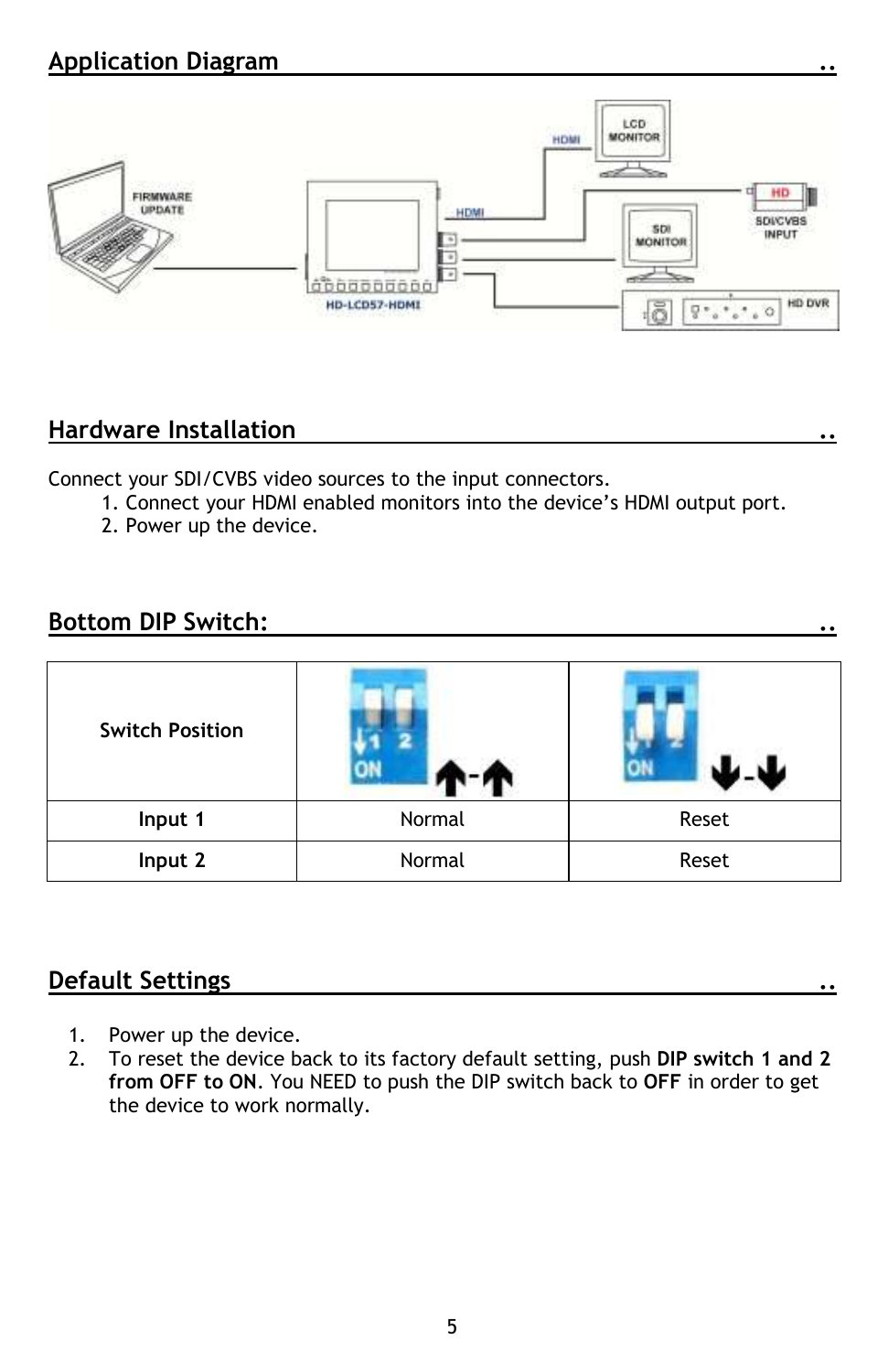#### **Software Interface**

| Mixer - MX Firmware Update |                                                                                                                                                          |                |
|----------------------------|----------------------------------------------------------------------------------------------------------------------------------------------------------|----------------|
| Firmware                   | Serial Port<br>ComPort:<br>BaudRate:<br>COM1<br>AutoScan<br>115200<br>$\checkmark$<br>Description                                                        |                |
| Update<br>C. Ford          | Original Version:<br>Update Version: V1.32<br>Release Time(Update Version): 2009/12/18 (Y/M/D)<br>(Byte)<br>Buffer Size:<br>1024<br>$\ddot{\phantom{0}}$ | $\overline{2}$ |
|                            | Agree (Checked for enable "Execute" Button)<br>**** Note ****<br>Step1: Push "Auto" Button                                                               | 3              |
|                            | Step2: Read scription and check "Agree" Button<br>Step3: Push "Execute" Button<br>Execute                                                                |                |

**ComPort Settings:** 

**1**

**4**

Select ComPort of PC connected to the device. Push "auto scan" to start the automatic scan on each ComPort. Default Baud Rate is **115200**.

**1024** bytes as the default. **2**

Please check all the power and serial port connection to avoid any further unexpected damages during firmware update. Check "**Agree**" to enable the firmware update procedure. **3**

**Execute** firmware update.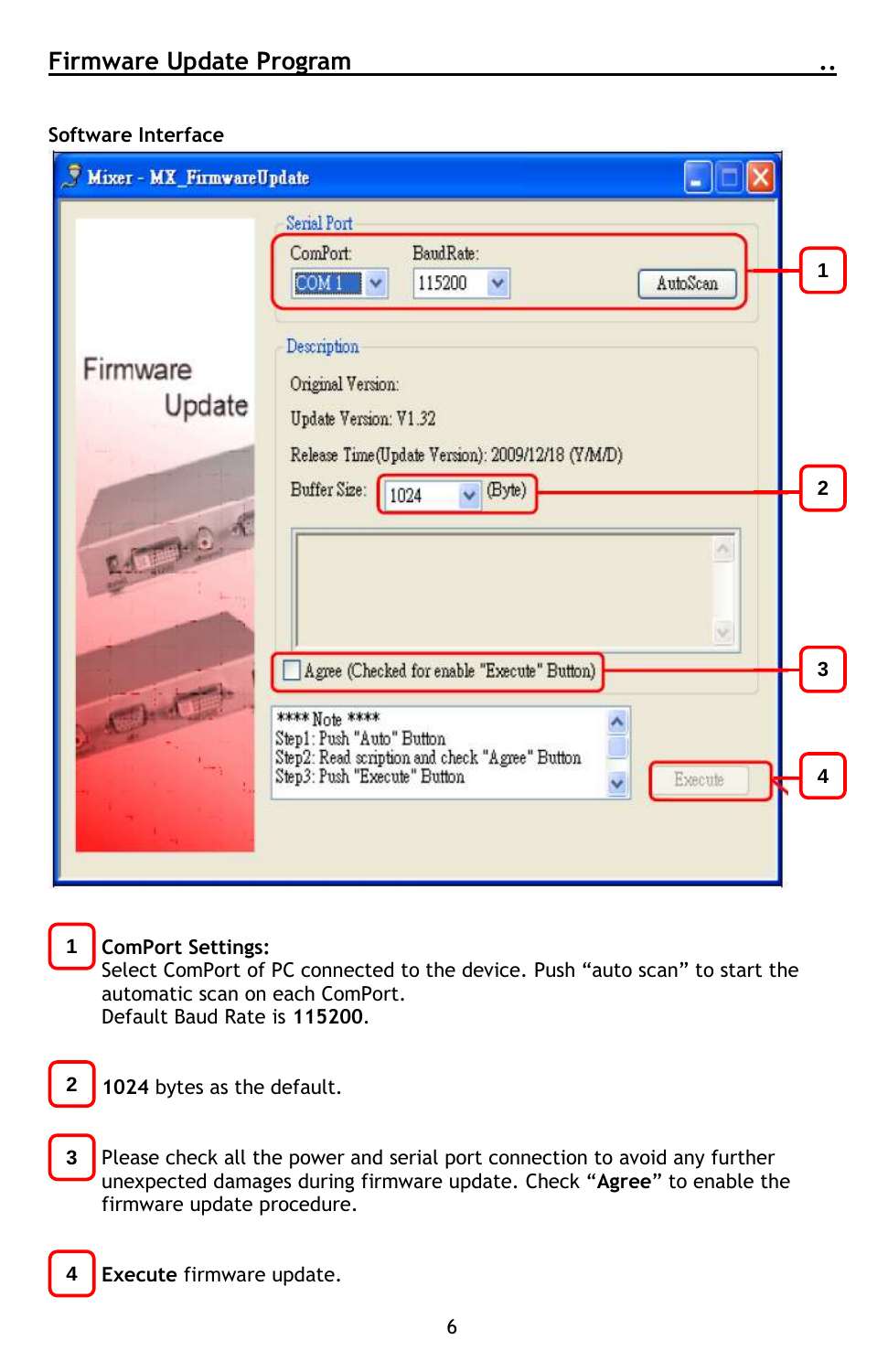#### **Window Messages**



The connection is not correct. Please check:

- Power
- Cable
- Baud Rate



The whole firmware update procedure fails. Please check:

- Power
- Cable
- Baud Rate



The firmware update procedure requires a power cycle. Please turn off the device, wait for a couple of seconds, and power on the device.

| The firmware Update sucessfully! |
|----------------------------------|
|                                  |
|                                  |

Congratulations. The whole process is successfully completed!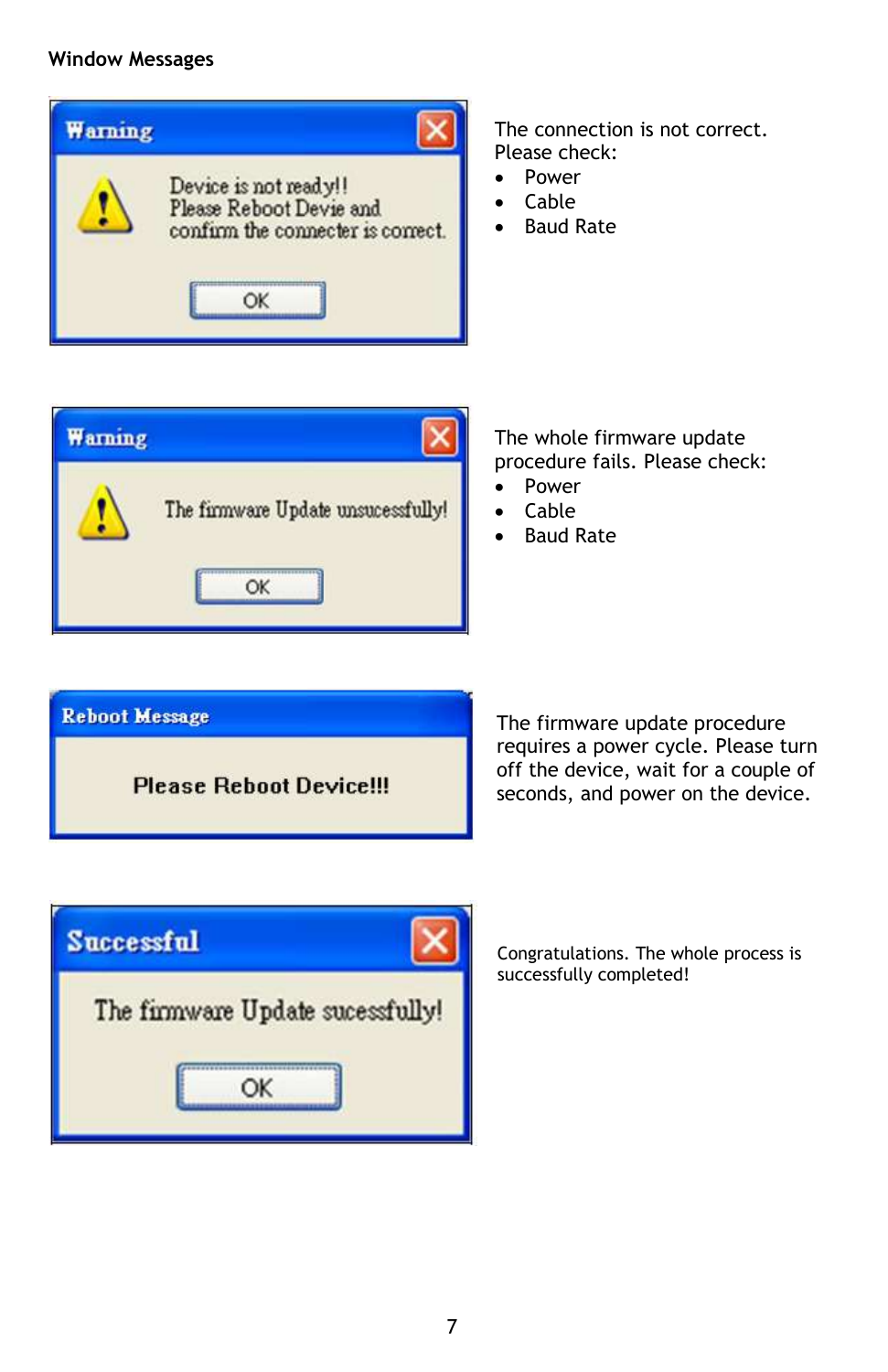| <b>Model</b>               | HD-LCD57-HDMI                                                                                              |  |
|----------------------------|------------------------------------------------------------------------------------------------------------|--|
| <b>LCD Size</b>            | 5.7" (diagonal)                                                                                            |  |
| <b>LCD Resolution</b>      | 640x480                                                                                                    |  |
| <b>LCD Color Depth</b>     | 18 bit RGB                                                                                                 |  |
| <b>Composite Bandwidth</b> | 13.5MHz                                                                                                    |  |
| <b>Audio Support</b>       | Up to 8 CH decoding and audio bar display                                                                  |  |
| <b>SDI Support</b>         | SD/HD/3G                                                                                                   |  |
| <b>Input</b>               | 1 x SDI [CVBS]                                                                                             |  |
| Output                     | 2x SDI [Loop out]                                                                                          |  |
| <b>Audio FS Support</b>    | 48KHz                                                                                                      |  |
| <b>ESD Protection</b>      | [1] Human body model - ±19kV [air-gap discharge] &<br>±12kV [contact discharge]<br>[2] Core chipset - ±2kV |  |
| <b>PCB Stack-up</b>        | 6-layer board [impedance control - differential 100 $\Omega$ ;<br>single 50 $\Omega$ ]                     |  |
| <b>IR Remote Control</b>   | Electro-optical characteristics: $\tau = 25^{\circ}$ / Carrier frequency:<br>38kHz                         |  |
| <b>HDMI Connector</b>      | HDMI type A                                                                                                |  |
| <b>RS-232 Connector</b>    | DE-9 [9-pin D-sub female]                                                                                  |  |
| <b>BNC Connector</b>       | $75\Omega$ inter-locked socket                                                                             |  |
| <b>DIP Switch</b>          | Restore default                                                                                            |  |
| <b>Fixedness</b>           | Wall-mounting case with screws                                                                             |  |
| <b>Power Adapter</b>       | Interlocked 5V 4A DC                                                                                       |  |
| <b>Power Consumption</b>   | 10 Watts [max]                                                                                             |  |
| <b>Operation Temp</b>      | 32°F~104°F / 0°C~40°C                                                                                      |  |
| <b>Storage Temp</b>        | -4°F~140°F / -20°C~60°C                                                                                    |  |
| <b>Relative Humidity</b>   | 20~90% RH (no condensation)                                                                                |  |
| <b>Housing</b>             | Metal enclosure                                                                                            |  |
| <b>Dimensions (LxWxH)</b>  | 6.8" x 5.8" x 1.8" / 172 x 148 x 46 mm                                                                     |  |
| Weight                     | 2.2 lbs / 1000g                                                                                            |  |

\*Specifications are subject to change without notice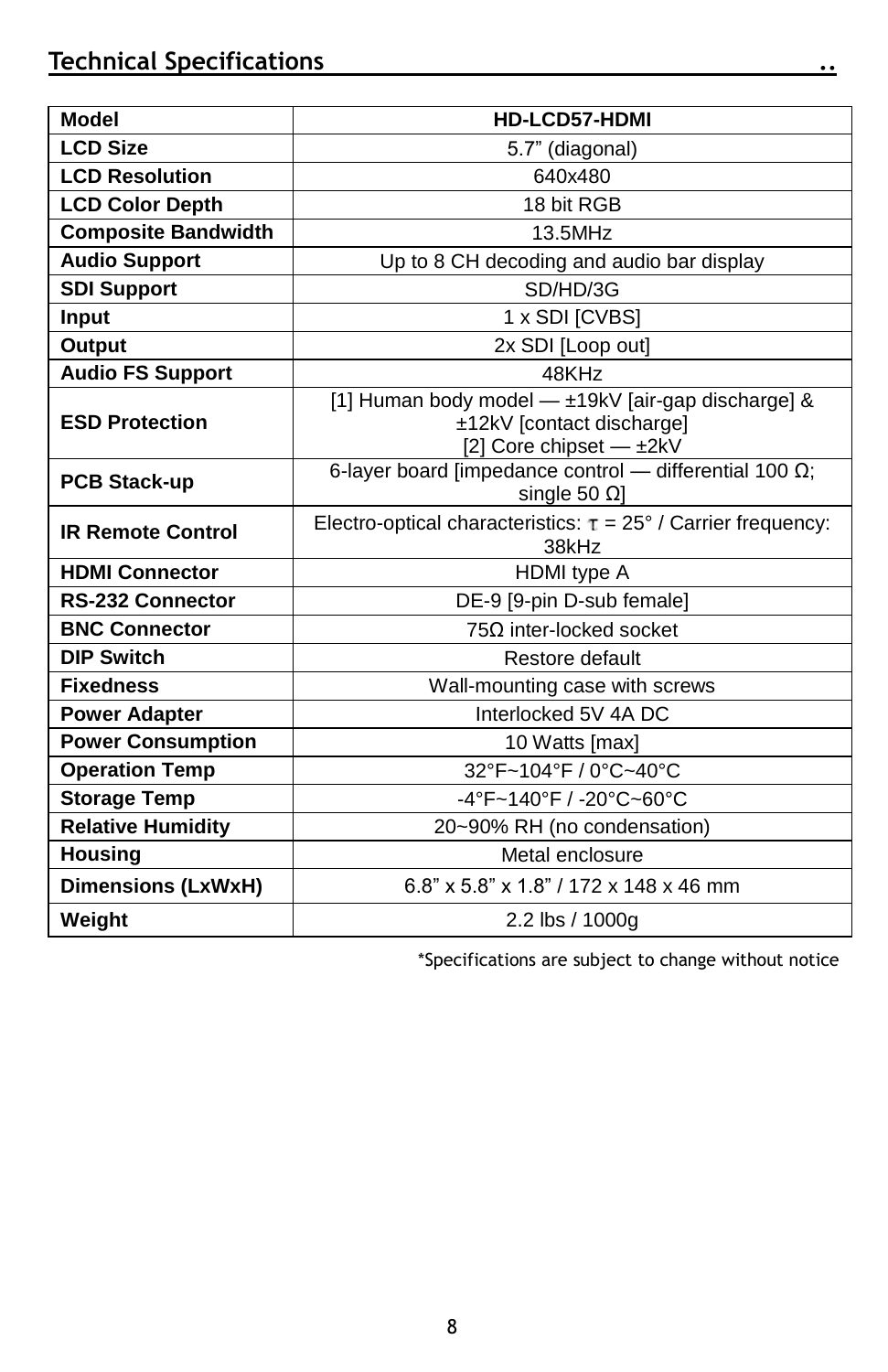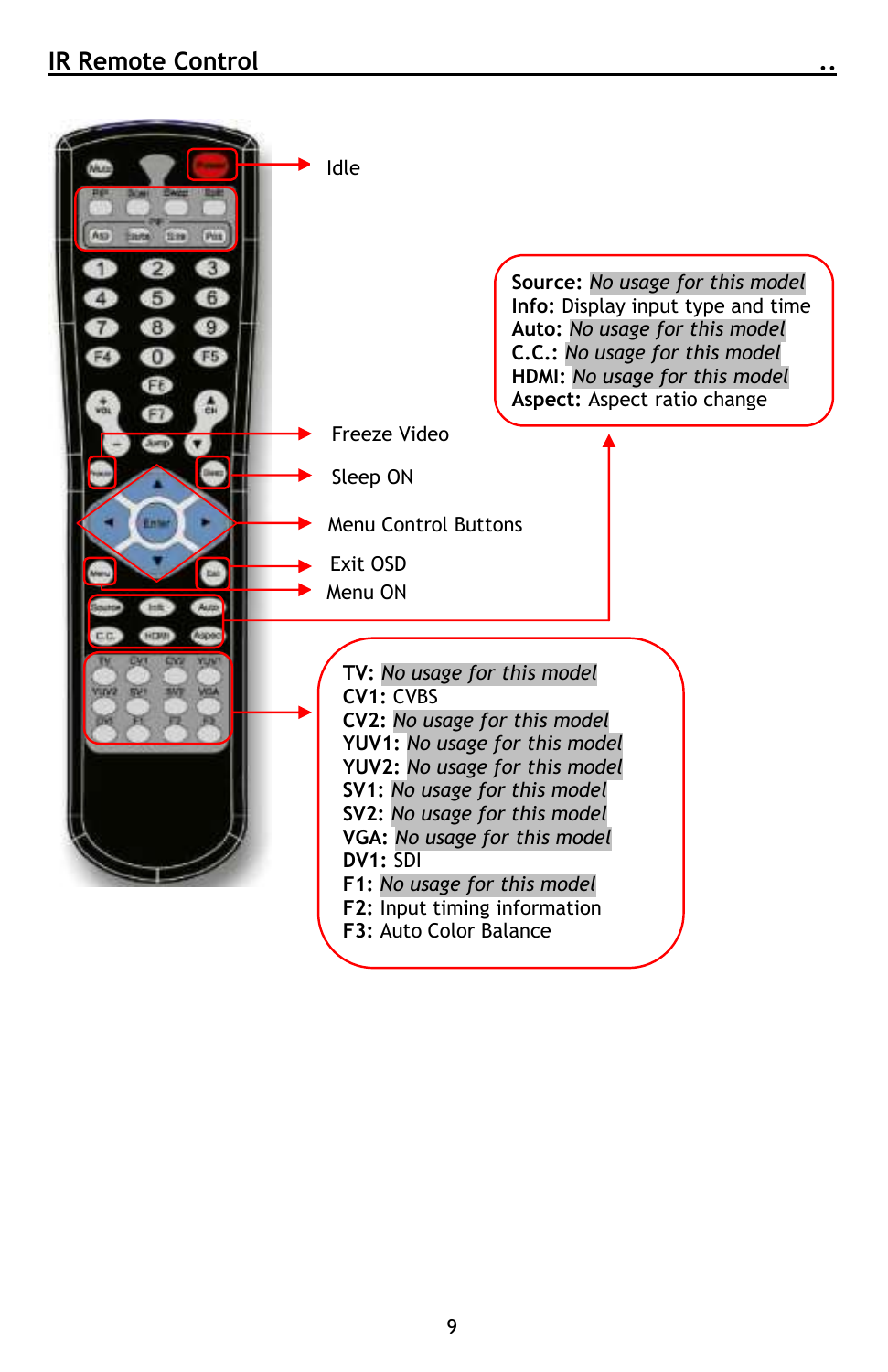# **LIMITED ONE (1) YEAR WARRANTY AND EXCLUSIONS**

Manufacturer warrants to the original consumer purchaser and not for the benefit of anyone else that this product at the time of its sale by Manufacturer is free of defects in materials and workmanship under normal and proper use for one (1) year from the purchase date. Manufacturer's only obligation is to correct such defects by repair or replacement, at its option, if within such one (1) year period the product is returned prepaid, with proof of purchase date, and a description of the problem. This warrant excludes and there is disclaimed liability for labor for removal of this product or reinstallation. **This warranty is voided if this product is installed improperly or in an improper environment, overloaded, misused, opened, abused, or altered in any manner, or is not used under normal operating conditions or not in accordance with any labels or instructions. There are no other implied warranties of any kind, including merchantability and fitness or a particular purpose**, but if any implied warranty is required by the applicable jurisdiction, the duration of any such implied warrant, including merchantability and fitness of or a particular purpose, is limited to one (1) year. **Manufacturer is not liable for incidental, indirect, special, or consequential damages, including without limitation, damage to, or loss of use of, any equipment, loss sales or profits or delay or failure to perform this warranty obligation.** The remedies, provided therein are the exclusive remedies under this warranty, whether based on contract, tort or otherwise.

# **Appendix – Supported Resolution ..**

**[SDI-IN] Socket :**

| Supported Mode  | Resolution         |
|-----------------|--------------------|
| (SDTV) 625i     | 625i @50Hz         |
| (SDTV) 525i     | 525i @59.94Hz      |
| (HDTV) 720p     | 1280x720 @50Hz     |
| (HDTV) 720p     | 1280x720 @59.94Hz  |
| (HDTV) 720p     | 1280x720 @60Hz     |
| (HDTV) 1080i    | 1920x540 @50Hz     |
| (HDTV) 1080i    | 1920x540@59.94Hz   |
| (HDTV) 1080i    | 1920x540 @60Hz     |
| (HDTV) 1080p    | 1920x1080 @25Hz    |
| (HDTV) 1080p    | 1920x1080 @30Hz    |
| $(3G)$ 1080 $p$ | 1920x1080 @50Hz    |
| $(3G)$ 1080 $p$ | 1920x1080 @59.94Hz |
| $(3G)$ 1080 $p$ | 1920x1080 @60Hz    |
|                 |                    |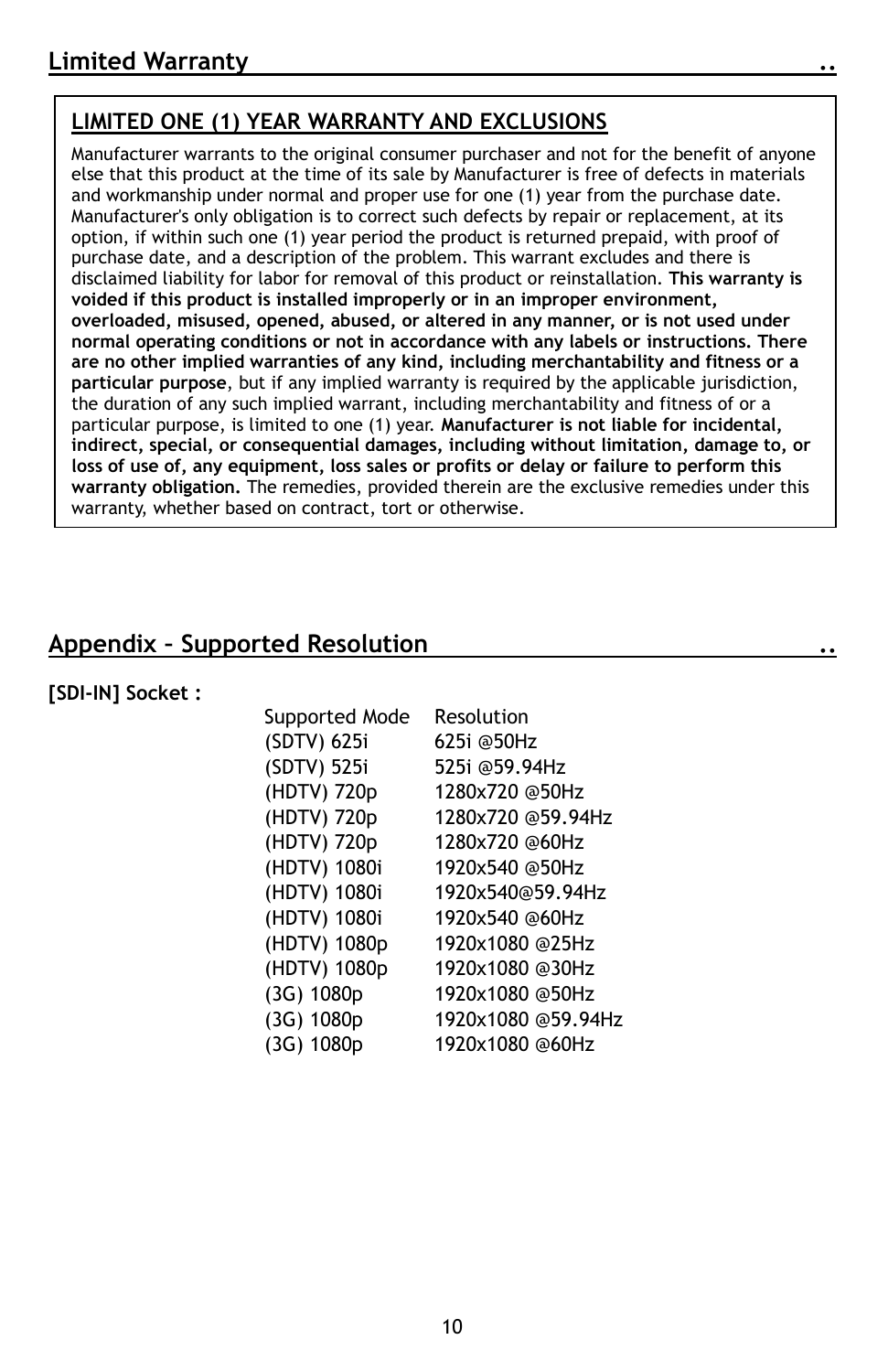

□□: □□: □□ [System timer] EDH error number and error rate [SD only] CRC error number and error rate SDI input total width and height SDI input active width and height SDI input format

Dialog 2 - SDI SYNC information

EDH Status: Frame CRC error Active picture CRC error General error 1 General error 2 SYNC Status: SAV error SAV 3G error EAV error EAV 3G error SMTPE 352M Bytes: